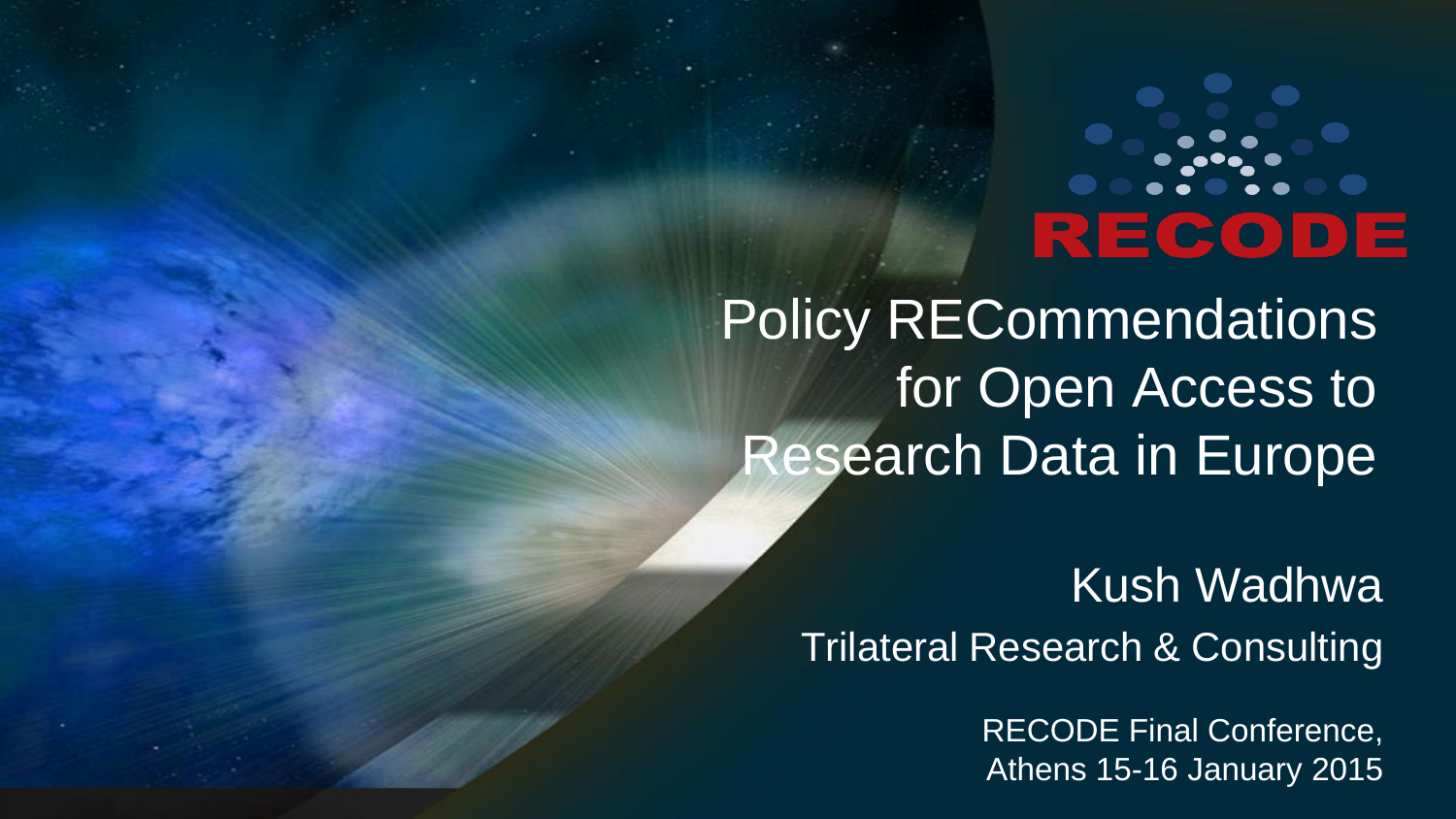### Open Access: a dynamic period for policy & practice

#### • **2013 The RDA was launched**

- $-$  It is planning it's  $5<sup>th</sup>$  plenary and currently has more than 2500 members.
- **April 2013 The RCUK open access policy came into effect**
- **May 2013 White House launches open data policy**
- **Dec 2013 European Commission launched the Open Data pilot in H2020**
- **Nov 2014** 
	- **Dutch government announces open access to data as a key policy aim**
	- **Gates Foundation announces world's strongest policy on open access research**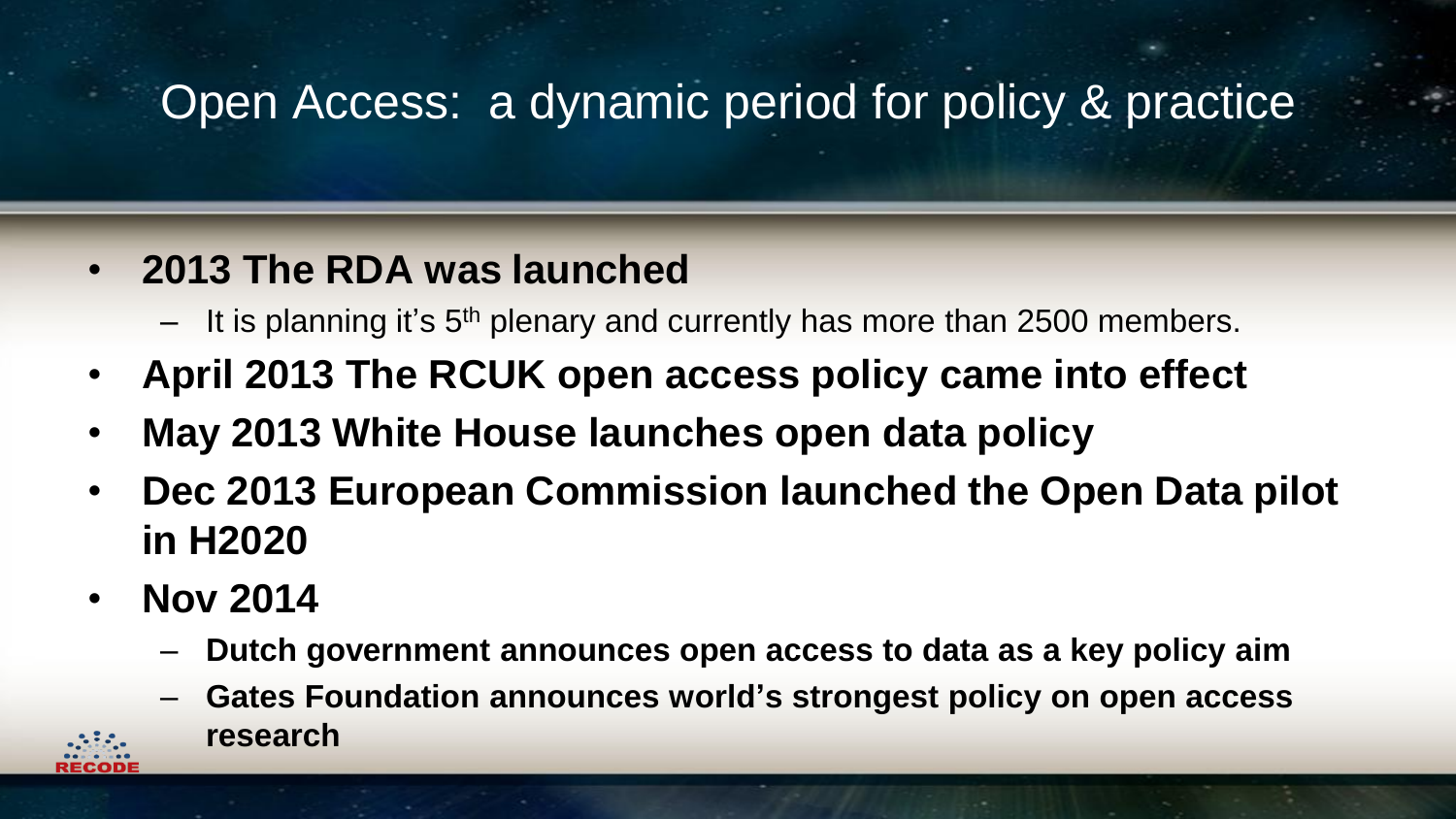## The RECODE Project

- Policy recommendations on open access to research data in Europe
- 24 months (Feb 2013 Jan 2015)
- Funded by the European Commission DG Research
- Grant agreement no: 321463







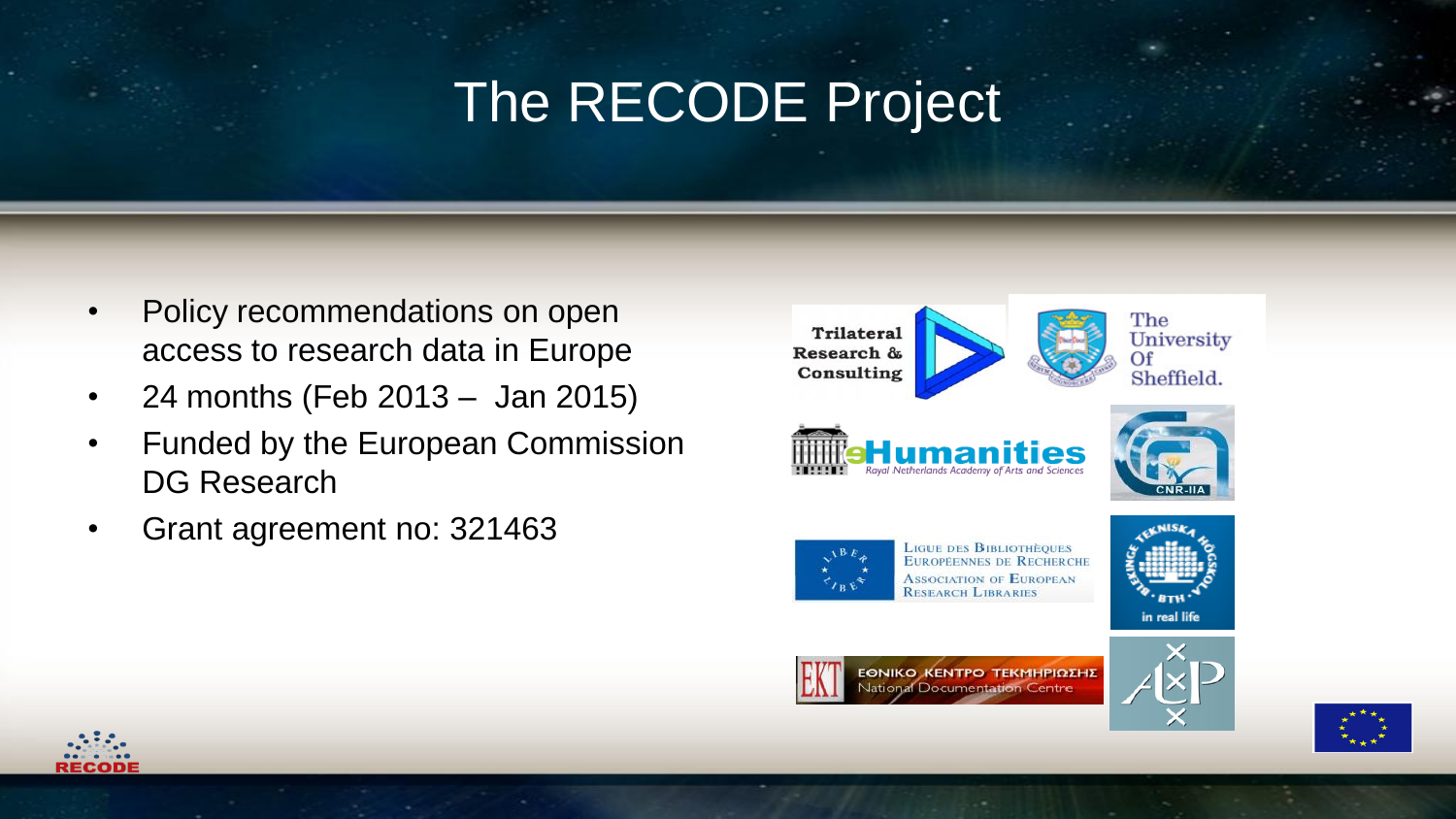## Grand challenges across 5 case studies



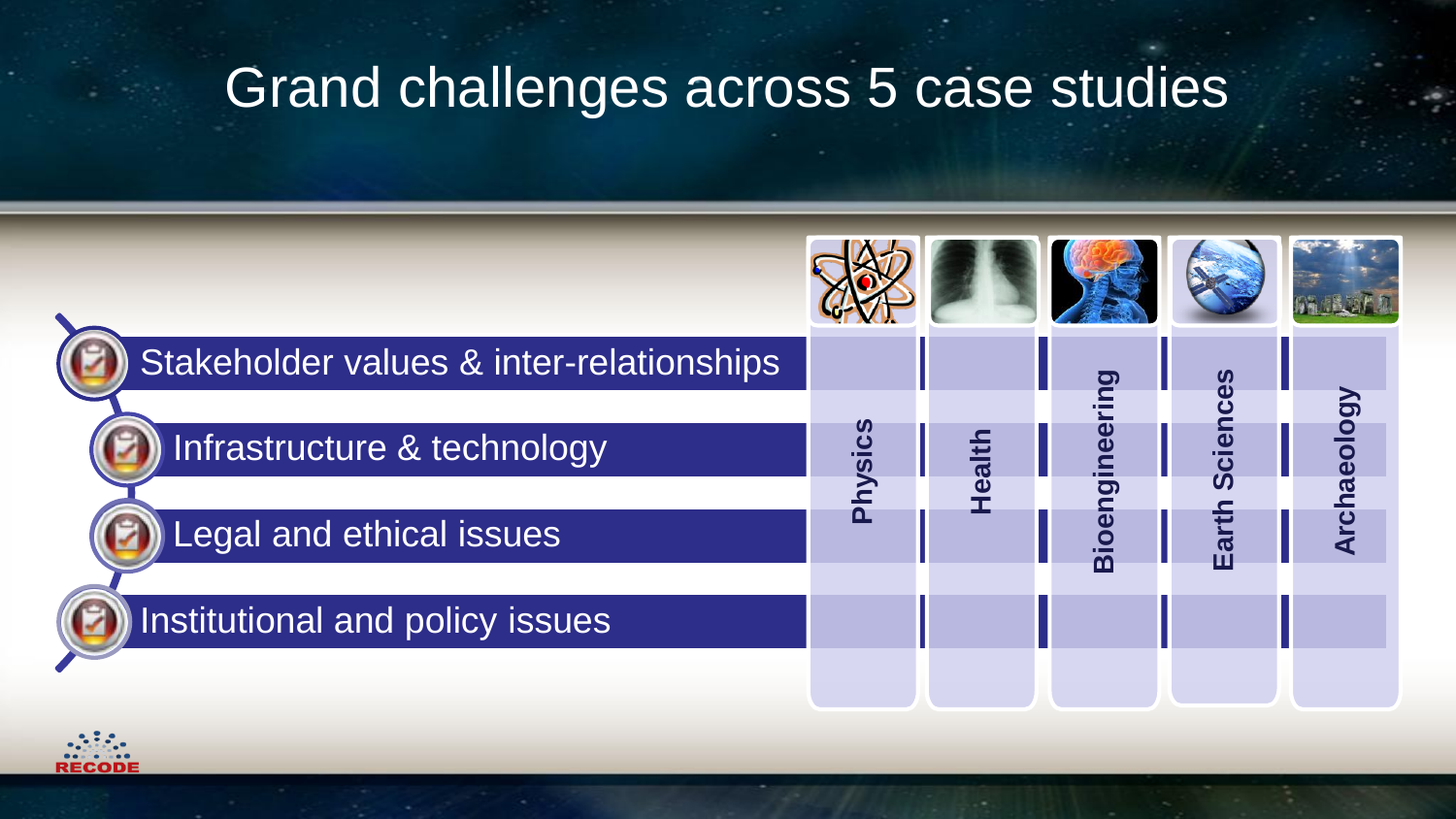## Outcomes of Interest

- Stakeholder values and relationships within open access and data dissemination and preservation ecosystems
- Infrastructural and technological challenges and potential solutions
- Legal and ethical barriers and good practice solutions
- Institutional barriers and good practice solutions
- Guidelines for different stakeholder groups on supporting open access to and preservation of research data
- Using existing open access networks to support policy harmonisation across Europe

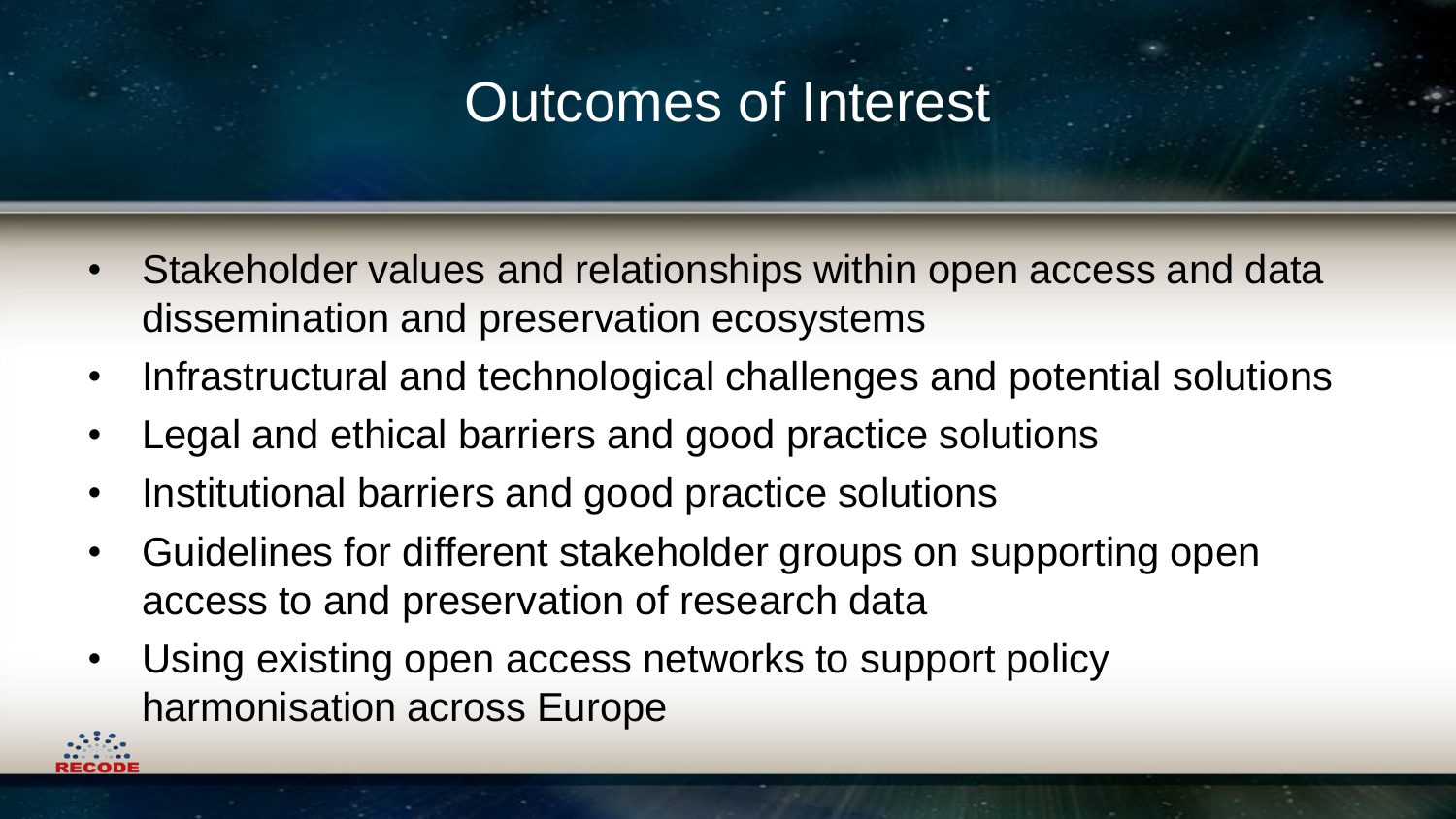## Other key accomplishments

- 5 stakeholder workshops
- 168 workshop participants from 35 countries
- 65 Interviews with academics, researchers, policy-makers, data centres, legal experts, publishers and others
- 1 Book proposal *Mobilising Data in a Knowledge Society*
- Recommendations for 4 Stakeholder groups funders, research institutions, data centres and publishers